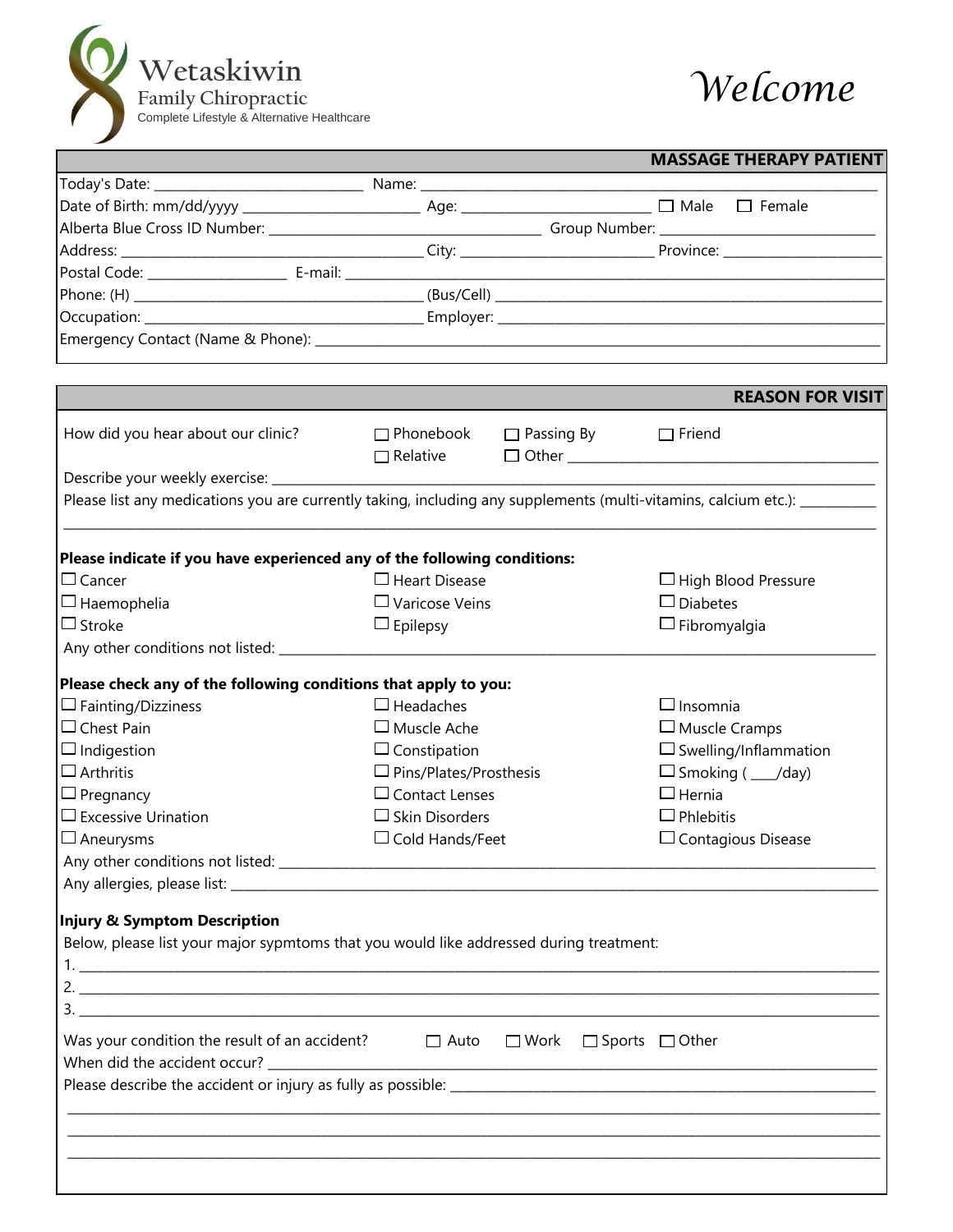## **ADDITIONAL HEALTH INFORMATION**

## **PAIN DESCRIPTION**

(please circle the appropriate descriptors for your specific area(s) of complaint)

|                    | Pain Is        | <b>Pain Quality</b> | <b>Pain Severity</b> | <b>Pain Is Worse</b> | <b>Condition Began</b> |
|--------------------|----------------|---------------------|----------------------|----------------------|------------------------|
|                    |                |                     |                      |                      |                        |
|                    | Constant       | Dull                | 10 Severe            | Morning              |                        |
|                    | Frequent       | Burning             |                      | Evening              |                        |
|                    | Intermittent   | Sharp               | 6 Moderate           | During Activity      |                        |
| <b>NECK REGION</b> | Occasional     | Stiff               | 4                    | Sitting              |                        |
|                    | Worse on Right | Radiating           |                      | Standing             |                        |
|                    | Worse on Left  |                     | 0 None               | Wakes at night       |                        |

Please describe any trauma you have had to this area: \_\_\_\_\_\_\_\_\_\_\_\_\_\_\_\_\_\_\_\_\_\_\_\_\_\_\_\_\_\_\_\_\_\_\_\_\_\_\_\_\_\_\_\_\_\_\_\_\_\_\_\_\_\_\_\_\_\_\_\_\_\_\_\_\_\_\_\_\_\_\_\_\_\_\_

|                 | Constant       | Dull           | 10 Severe  | Morning         |
|-----------------|----------------|----------------|------------|-----------------|
|                 | Frequent       | <b>Burning</b> |            | Evening         |
| <b>MID BACK</b> | Intermittent   | Sharp          | 6 Moderate | During Activity |
| <b>REGION</b>   | Occasional     | <b>Stiff</b>   |            | Sitting         |
|                 | Worse on Right | Radiating      |            | Standing        |
|                 | Worse on Left  |                | 0 None     | Wakes at night  |

Please describe any trauma you have had to this area: \_\_\_\_\_\_\_\_\_\_\_\_\_\_\_\_\_\_\_\_\_\_\_\_\_\_\_\_\_\_\_\_\_\_\_\_\_\_\_\_\_\_\_\_\_\_\_\_\_\_\_\_\_\_\_\_\_\_\_\_\_\_\_\_\_\_\_\_\_\_\_\_\_\_\_

|                 | Constant       | Dull           | 10 | Morning         |  |
|-----------------|----------------|----------------|----|-----------------|--|
|                 | Frequent       | <b>Burning</b> |    | Evening         |  |
| <b>LOW BACK</b> | Intermittent   | Sharp          |    | During Activity |  |
| <b>REGION</b>   | Occasional     | <b>Stiff</b>   |    | Sitting         |  |
|                 | Worse on Right | Radiating      |    | Standing        |  |
|                 | Worse on Left  |                |    | Wakes at night  |  |

Please describe any trauma you have had to this area: \_\_\_\_\_\_\_\_\_\_\_\_\_\_\_\_\_\_\_\_\_\_\_\_\_\_\_\_\_\_\_\_\_\_\_\_\_\_\_\_\_\_\_\_\_\_\_\_\_\_\_\_\_\_\_\_\_\_\_\_\_\_\_\_\_\_\_\_\_\_\_\_\_\_\_

| <b>OTHER SPECIFIC</b> | Constant       | Dull         | 10 | Morning         |
|-----------------------|----------------|--------------|----|-----------------|
|                       | Frequent       | Burning      |    | Evening         |
| <b>AREA</b>           | Intermittent   | Sharp        |    | During Activity |
| (please indicate)     | Occasional     | <b>Stiff</b> |    | Sitting         |
|                       | Worse on Right | Radiating    |    | Standing        |
|                       | Worse on Left  |              |    | Wakes at night  |

Please describe any trauma you have had to this area: \_\_\_\_\_\_\_\_\_\_\_\_\_\_\_\_\_\_\_\_\_\_\_\_\_\_\_\_\_\_\_\_\_\_\_\_\_\_\_\_\_\_\_\_\_\_\_\_\_\_\_\_\_\_\_\_\_\_\_\_\_\_\_\_\_\_\_\_\_\_\_\_\_\_\_

Describe briefly ANY treatments, tests performed and/or medications prescribed for these symptoms and the results:

Describe how these symptoms have affected your normal daily activities: \_\_\_\_\_\_\_\_\_\_\_\_\_\_\_\_\_\_\_\_\_\_\_\_\_\_\_\_\_\_\_\_\_\_\_\_\_\_\_\_\_\_\_\_\_\_\_\_\_\_\_\_\_\_\_